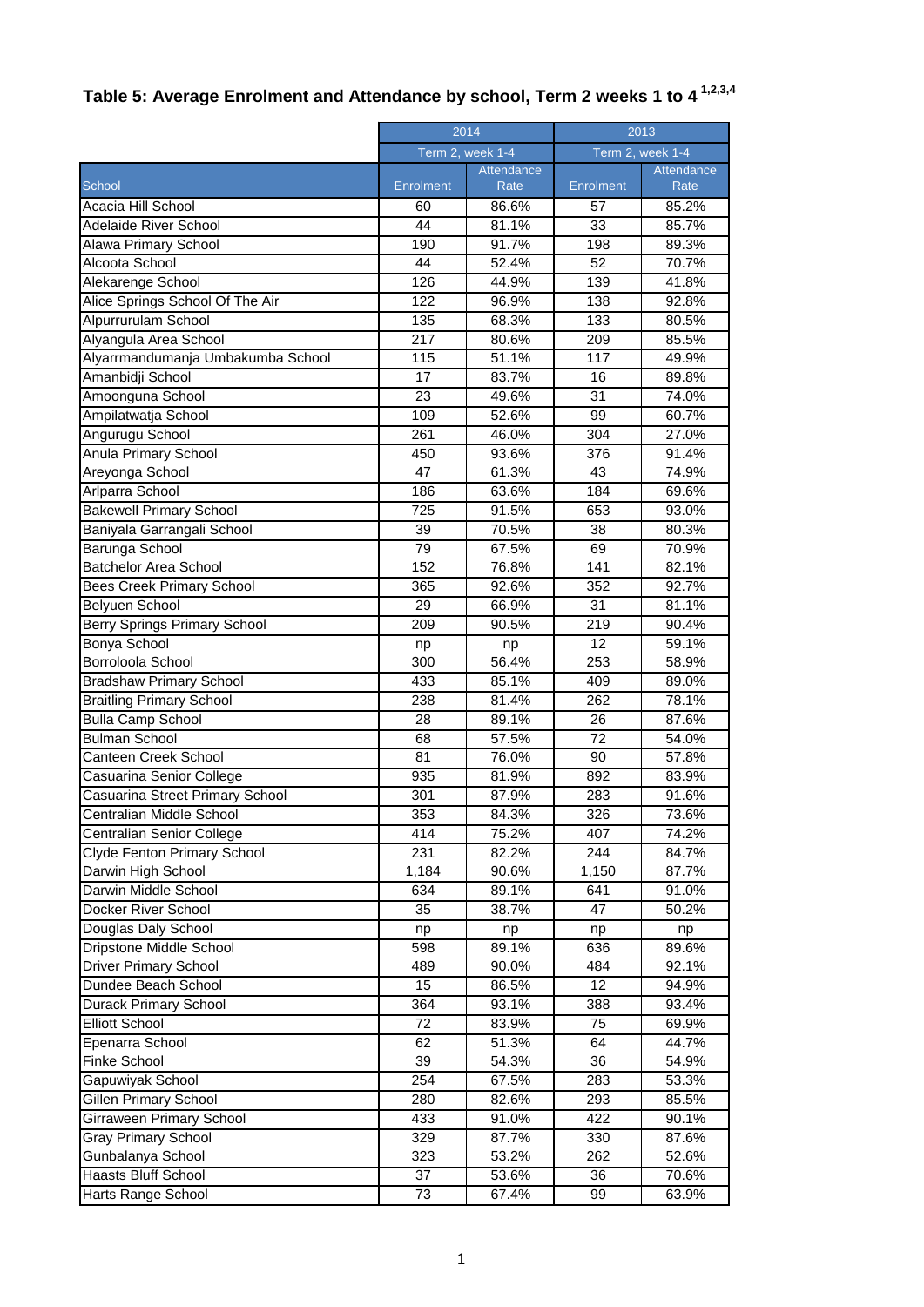|                                          | 2014<br>Term 2, week 1-4 |                | 2013<br>Term 2, week 1-4 |            |
|------------------------------------------|--------------------------|----------------|--------------------------|------------|
|                                          |                          |                |                          |            |
|                                          |                          | Attendance     |                          | Attendance |
| School                                   | <b>Enrolment</b>         | Rate           | Enrolment                | Rate       |
| Henbury School                           | 96                       | 86.9%          | 90                       | 88.6%      |
| Howard Springs Primary School            | 244                      | 89.0%          | 252                      | 89.1%      |
| Humpty Doo Primary School                | 393                      | 90.8%          | 395                      | 91.5%      |
| Imanpa School                            | 21                       | 82.3%          | 25                       | 64.6%      |
| Jabiru Area School                       | 279                      | 74.9%          | 287                      | 75.7%      |
| Jilkminggan School                       | 84                       | 59.5%          | 113                      | 61.7%      |
| Jingili Primary School                   | 325                      | 90.0%          | 339                      | 91.0%      |
| Kalkaringi School                        | 176                      | 72.4%          | 155                      | 68.6%      |
| Karama Primary School                    | 229                      | 86.4%          | 251                      | 86.5%      |
| Katherine High School                    | 624                      | 78.4%          | 623                      | 71.4%      |
| Katherine School Of The Air              | 231                      | 100.0%         | 244                      | 99.3%      |
| Katherine South Primary School           | 388                      | 85.5%          | 405                      | 85.6%      |
| Kiana School                             | 15                       | 81.7%          | np                       | np         |
| Kintore Street School                    | 27                       | 78.9%          | 21                       | 87.8%      |
| Lajamanu School                          | $\overline{2}11$         | 58.5%          | 228                      | 40.4%      |
| Laramba School                           | 65                       | 70.9%          | 64                       | 71.1%      |
| Larapinta Primary School                 | 276                      | 88.1%          | 290                      | 87.8%      |
| Larrakeyah Primary School                | 369                      | 90.0%          | 381                      | 89.9%      |
| Leanyer Primary School                   | 523                      | 90.4%          | 536                      | 92.6%      |
| Ludmilla Primary School                  | 152                      | 85.9%          | 142                      | 84.9%      |
| MacFarlane Primary School                | 205                      | 80.4%          | 210                      | 77.1%      |
| Malak Primary School                     | 276                      | 87.9%          | 281                      | 88.5%      |
| Mamaruni School                          | 59                       | 64.8%          | 82                       | 68.6%      |
| Maningrida College                       | 718                      | 40.2%          | 688                      | 36.3%      |
| Manunda Terrace Primary School           | 213                      | 85.5%          | 215                      | 87.6%      |
| Manyallaluk School                       | 22                       | 60.8%          | 20                       | 73.3%      |
| Mataranka School                         | 43                       | 85.7%          | 50                       | 89.1%      |
| Mbunghara School                         | np                       | np             | np                       | np         |
| Middle Point School                      | 24                       | 86.8%          | 24                       | 88.0%      |
| Milikapiti School                        | 76                       | 82.6%          | 77                       | 83.8%      |
| Milingimbi School                        | 330                      | 50.4%          | 262                      | 46.1%      |
| Millner Primary School                   | 210                      | 87.2%          | 116                      | 86.4%      |
| Milyakburra School                       | 39                       | 62.5%          | 34                       | 57.7%      |
| Minyerri School                          | 202                      | 77.6%          | 195                      | 70.1%      |
| Moil Primary School                      | 308                      | 87.6%          | 325                      | 90.3%      |
| <b>Moulden Primary School</b>            | 357                      | 82.7%          | 414                      | 82.3%      |
| Mount Allan School                       | 74                       | 58.4%          | 75                       | 54.0%      |
| Mulga Bore School                        | 30                       | 31.8%          | 24                       | 25.1%      |
| Murray Downs School                      | 34                       | 82.1%          | 43                       | 78.7%      |
| Mutitjulu School                         | 42                       | 51.6%          | 33                       | 62.2%      |
|                                          | 535                      |                | 509                      |            |
| Nakara Primary School<br>Nemarluk School | 144                      | 92.3%<br>89.8% | 141                      | 92.7%      |
| <b>Neutral Junction School</b>           | 23                       | 54.9%          | 13                       | 88.7%      |
| Newcastle Waters School                  |                          |                |                          | 76.1%      |
| Nganambala School                        | np<br>20                 | np             | np<br>19                 | np         |
|                                          |                          | 82.2%          |                          | 89.3%      |
| Nganmarriyanga School                    | 118                      | 68.6%          | 105                      | 68.8%      |
| Ngukurr School                           | 313                      | 75.6%          | 309                      | 53.4%      |
| Nhulunbuy High School                    | 226                      | 80.6%          | 240                      | 85.6%      |
| Nhulunbuy Primary School                 | 532                      | 84.6%          | 527                      | 89.8%      |
| Nightcliff Middle School                 | 271                      | 85.4%          | 232                      | 90.7%      |
| <b>Nightcliff Primary School</b>         | 487                      | 91.5%          | 499                      | 91.6%      |
| Northern Territory Open Education Centre | 543                      | 100.0%         | 537                      | 100.0%     |
| Ntaria School                            | 210                      | 56.9%          | 165                      | 58.0%      |
| Numbulwar School                         | 155                      | 65.3%          | 180                      | 46.6%      |
| Nyirripi School                          | 40                       | 47.0%          | 46                       | 49.6%      |